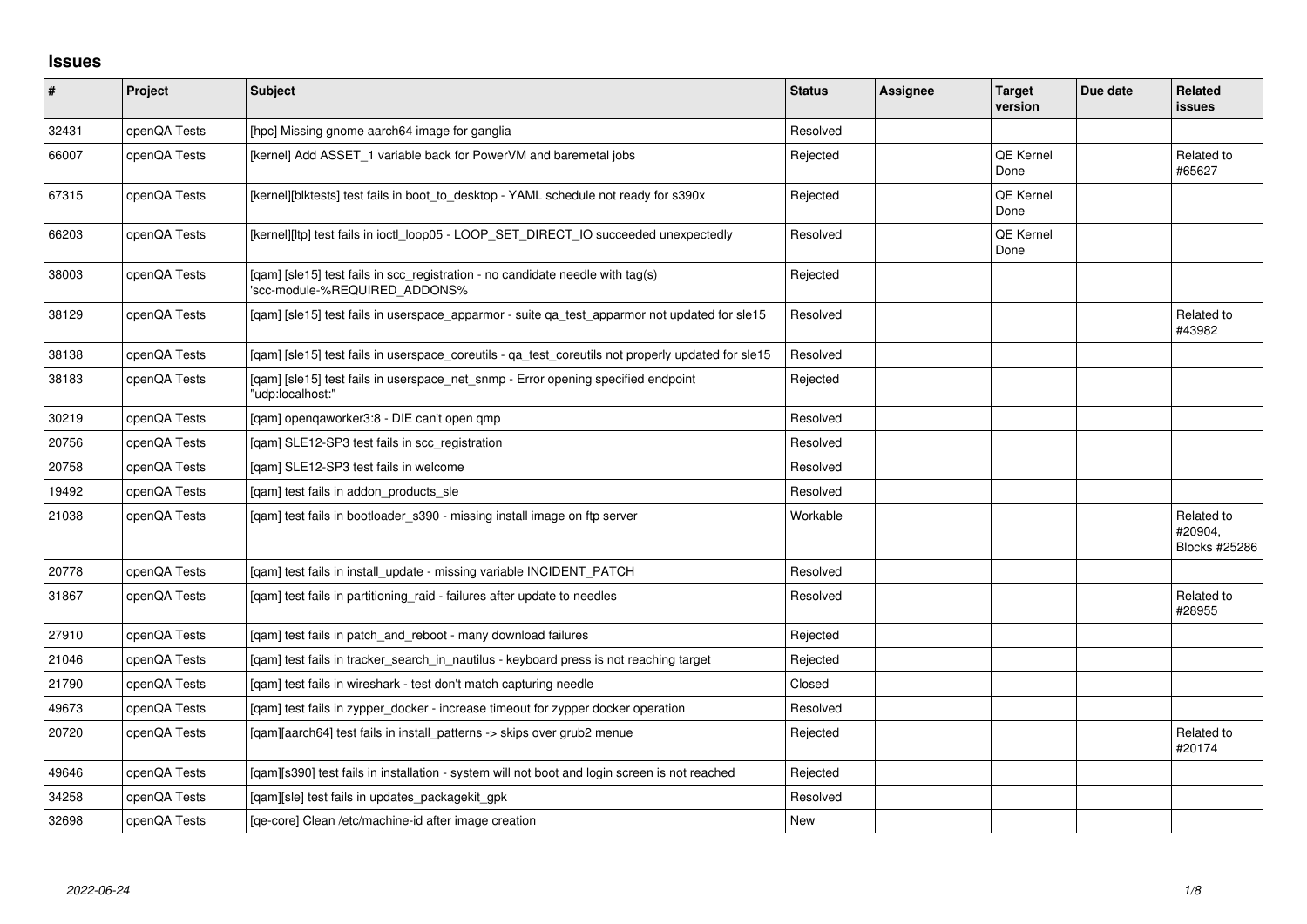| $\sharp$ | Project        | <b>Subject</b>                                                                             | <b>Status</b> | Assignee   | <b>Target</b><br>version | Due date | Related<br>issues                                                         |
|----------|----------------|--------------------------------------------------------------------------------------------|---------------|------------|--------------------------|----------|---------------------------------------------------------------------------|
| 98541    | openQA Tests   | [qe-core][kernel] Steps in case of s390 failures                                           | New           |            |                          |          | Related to<br>#97532.<br>Related to<br>#105049                            |
| 38000    | openQA Tests   | [sle15] [qam] test fails in bootloader_s390 - Could not retrieve required variable REPO_0  | Rejected      |            | Done                     |          |                                                                           |
| 96158    | openQA Tests   | Remove RT product installation workaround                                                  | New           |            | QE Kernel<br>Todo        |          |                                                                           |
| 65001    | openQA Tests   | SUT will stay in shutdown after reboot command on s390 svirt backend                       | Rejected      |            | QE Kernel<br>Done        |          | Is duplicate of<br>#62240                                                 |
| 91076    | openQA Tests   | Test fails in install_ltp - 32bit version dependency on libmnl                             | Resolved      |            | QE Kernel<br>Done        |          |                                                                           |
| 48527    | qe-yast        | Include tests load_extra_tests_y2uitest_ncurses tom QAM jobs                               | New           |            | future                   |          |                                                                           |
| 49256    | qe-yast        | Regression test yast audit-laf                                                             | New           |            | future                   |          |                                                                           |
| 49259    | qe-yast        | Regression test yast dhcp-server                                                           | New           |            | future                   |          |                                                                           |
| 49280    | qe-yast        | Regression test yast kdump                                                                 | New           |            | future                   |          |                                                                           |
| 49289    | qe-yast        | Regression test yast mail                                                                  | New           |            | future                   |          |                                                                           |
| 49304    | qe-yast        | Regression test yast nis                                                                   | New           |            | future                   |          |                                                                           |
| 49310    | qe-yast        | Regression test yast proxy                                                                 | New           |            | future                   |          |                                                                           |
| 49244    | qe-yast        | YaST Command Line Options TRACKER                                                          | New           |            | future                   |          |                                                                           |
| 38192    | openQA Tests   | [qam] [sle] test fails in firefox_flashplayer - tracking protection information is present | Rejected      | bfilho     |                          |          |                                                                           |
| 28297    | openQA Tests   | [qam] test fails in firefox_developertool - missed click                                   | Resolved      | bfilho     |                          |          | Related to<br>#33781                                                      |
| 57266    | openQA Project | Forbid test suite name changes if used in job groups                                       | Resolved      | cdywan     | Done                     |          |                                                                           |
| 28288    | openQA Tests   | [qam] test fails in firefox_headers - missed keys on input                                 | Resolved      | coolo      |                          |          |                                                                           |
| 30388    | openQA Project | [qam] openqaworker10:4 - worker fail all tests - qemu instances are left behind            | Resolved      | dasantiago | Done                     |          | Related to<br>#30595,<br>Related to<br>#30700, Has<br>duplicate<br>#31126 |
| 20760    | openQA Tests   | [qam] SLE12-SP3 test fails in add_update_test_repo                                         | Resolved      | dasantiago |                          |          |                                                                           |
| 46109    | openQA Tests   | [qam] test fails in addon_products_via_SCC_yast2                                           | Resolved      | dheidler   |                          |          | Related to<br>#44252                                                      |
| 43244    | openQA Tests   | [sle][functional][u] test fails in ntp_client - new test fails on sle15                    | Rejected      | dheidler   | Milestone 20             |          | Related to<br>#43052                                                      |
| 67108    | openQA Tests   | [qam] test fails in install - incorrect job configuration XFSTESTS_REPO                    | Resolved      | dzedro     |                          |          |                                                                           |
| 28291    | openQA Tests   | [qam] test fails in firefox_passwd - incorrectly typed password                            | Resolved      | emiura     |                          |          |                                                                           |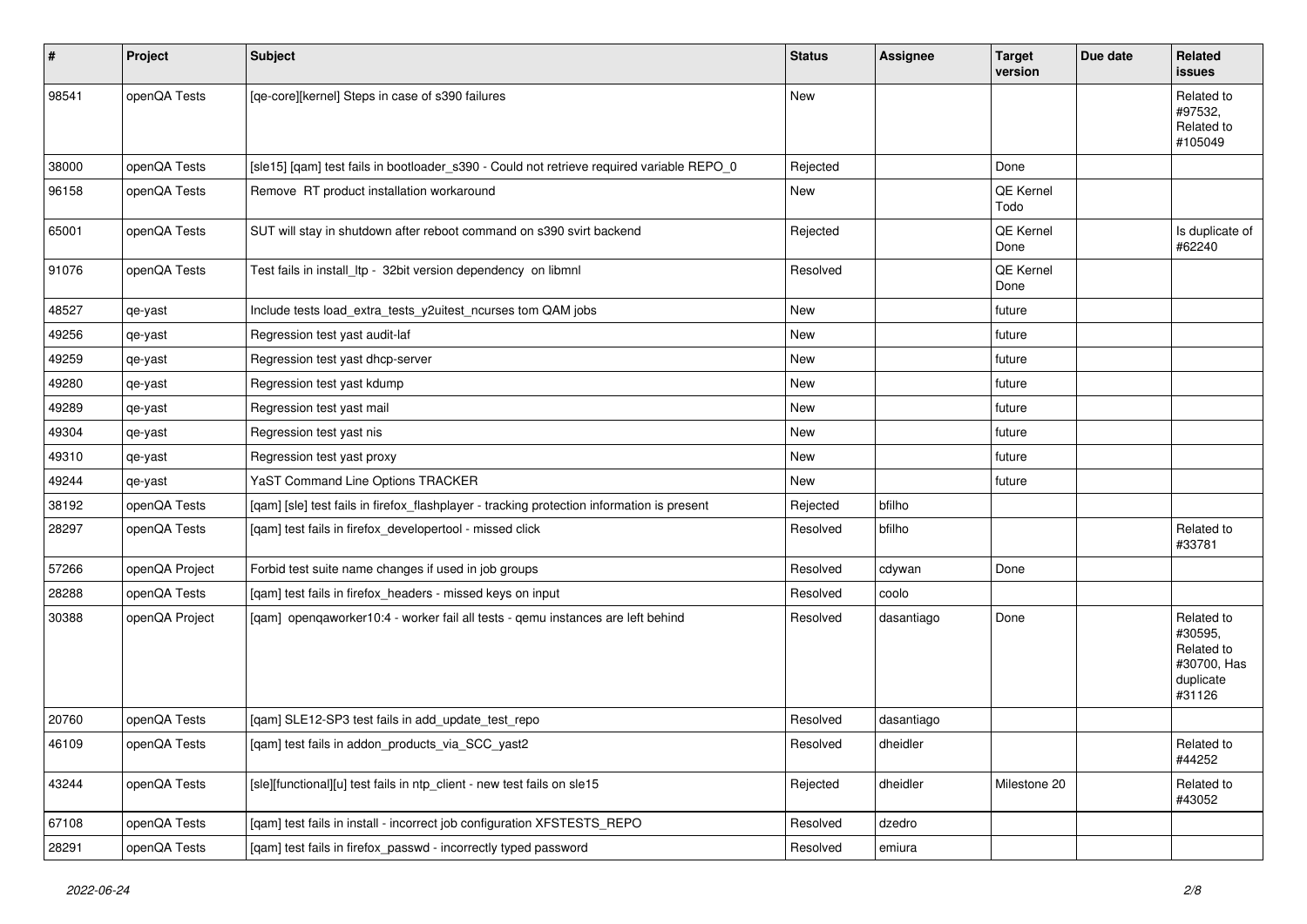| #     | Project        | <b>Subject</b>                                                                                            | <b>Status</b> | <b>Assignee</b> | <b>Target</b><br>version | Due date   | Related<br>issues                                   |
|-------|----------------|-----------------------------------------------------------------------------------------------------------|---------------|-----------------|--------------------------|------------|-----------------------------------------------------|
| 89966 | openQA Tests   | [qe-core] Test kernel_multipath tries to install fixed version of mdadm                                   | Resolved      | geor            | QE-Core:<br>Ready        |            |                                                     |
| 48362 | openQA Tests   | [qam] test fails in supportutils - remove pam check                                                       | Resolved      | hurhaj          |                          |            |                                                     |
| 49418 | openQA Tests   | [qe-asg][qem] test fails in cluster_md                                                                    | Resolved      | jadamek         |                          |            |                                                     |
| 49268 | qe-yast        | Regression test yast firewall                                                                             | Rejected      | JERiveraMoya    | future                   |            |                                                     |
| 49253 | qe-yast        | [gam] Regression test for yast add-on command line option                                                 | Rejected      | jgwang          |                          |            |                                                     |
| 49295 | qe-yast        | [qam][newt][yast2-nfs-client] Regression test yast nfs                                                    | Resolved      | jgwang          |                          |            |                                                     |
| 49313 | qe-yast        | [qam][newt][yast2-rdp] Regression test yast rdp                                                           | Resolved      | jgwang          |                          |            |                                                     |
| 38180 | openQA Tests   | [qam] [sle15] test fails in userspace_systemd - update test suite for sle15                               | Rejected      | jtzhao          |                          |            |                                                     |
| 48467 | openQA Tests   | [qam][sle] test fails in zypper_lifecycle_toolchain - increase timeout for installation                   | Resolved      | martinsmac      |                          | 2019-03-16 | Is duplicate of<br>#47228                           |
| 65627 | openQA Project | [kernel] Job fails to download LTP asset file                                                             | Resolved      | MDoucha         | <b>QE Kernel</b><br>Done |            | Related to<br>#66007                                |
| 65067 | openQA Tests   | [kernel] test fails in clone301                                                                           | Resolved      | metan           | <b>QE Kernel</b><br>Done |            |                                                     |
| 20904 | openQA Tests   | [qam] - test fails in bootloader_s390 - ftp is missing install medium                                     | Resolved      | mgriessmeier    |                          |            | Related to<br>#21038                                |
| 34255 | openQA Tests   | [sle] test fails in kdump_and_crash - fail related to ruby2.1-rubygem-nokogiri                            | Resolved      | mgriessmeier    |                          |            | Related to<br>#34777                                |
| 49265 | qe-yast        | [qam][maint][yast2-storage][yast2-storage-ng] Regression test yast disk                                   | Resolved      | mgrifalconi     |                          |            |                                                     |
| 49286 | qe-yast        | [qam][newt][yast2-lang] Regression test yast language                                                     | Resolved      | mgrifalconi     |                          |            |                                                     |
| 38066 | openQA Tests   | [qam] [sle] [functional] test fails in application_starts_on_login - failure after check_screen<br>change | Resolved      | okurz           |                          |            |                                                     |
| 38069 | openQA Tests   | [qam] [sle] [functional] test fails in pidgin_IRC - failure after check_screen change                     | Resolved      | okurz           |                          |            |                                                     |
| 30033 | openQA Tests   | [gam] test fails in libreoffice mainmenu components - ttyS0 permission denied                             | Resolved      | okurz           |                          |            | Related to<br>#29940                                |
| 19486 | openQA Tests   | [qam][sle][functional][s390] test fails in install_update -> consoletest_setup types password to<br>early | Resolved      | okurz           |                          |            | Has duplicate<br>#19530, Has<br>duplicate<br>#19584 |
| 89990 | openQA Tests   | Error on tests/kernel/run_ltp.pm: Can't locate sle/tests/kernel/run_ltp.pm                                | Resolved      | okurz           | Ready                    |            | Related to<br>#67723                                |
| 37928 | openQA Tests   | [QAM] [SLE 15] Migrate Itp tests in Updates to new runner                                                 | Resolved      | osukup          |                          |            |                                                     |
| 20804 | openQA Tests   | [gam] SLE12-SP3 test fails in system role - incorrect content of variable MAINT TEST REPO                 | Resolved      | osukup          |                          |            |                                                     |
| 34693 | openQA Tests   | [qam] test fails in install_update - missing INCIDENT_PATCH                                               | Rejected      | osukup          |                          |            |                                                     |
| 31699 | openQA Tests   | [qam] test fails in scc_registration - failing since scc_addons update                                    | Resolved      | osukup          |                          |            |                                                     |
| 38015 | openQA Project | [qam] [sle15] Missing SLE5 iso                                                                            | Rejected      | pcervinka       | Done                     |            |                                                     |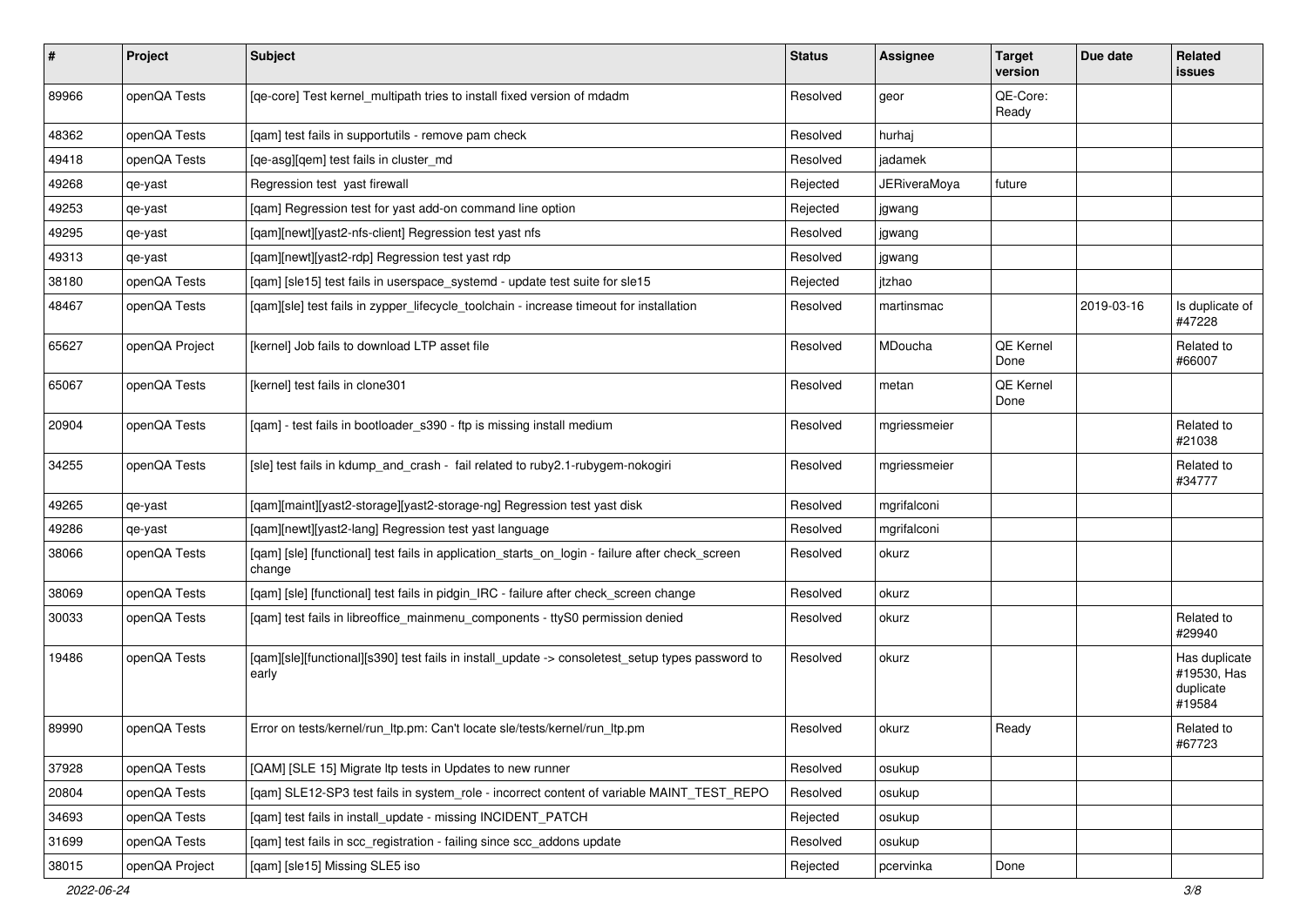| $\vert$ # | Project        | <b>Subject</b>                                                                                                 | <b>Status</b> | <b>Assignee</b> | <b>Target</b><br>version | Due date | Related<br>issues                                                                                  |
|-----------|----------------|----------------------------------------------------------------------------------------------------------------|---------------|-----------------|--------------------------|----------|----------------------------------------------------------------------------------------------------|
| 48155     | openQA Project | [qam][tools][kernel] Duplicate bootindex with multiple paths                                                   | Resolved      | pcervinka       |                          |          |                                                                                                    |
| 57224     | openQA Tests   | [kernel] - test fails in kdump_and_crash - pasword is not entered before grub                                  | Resolved      | pcervinka       | QE Kernel<br>Done        |          |                                                                                                    |
| 39887     | openQA Tests   | [kernel] [sle] [network] test fails in before_test - network failure                                           | Resolved      | pcervinka       | Done                     |          |                                                                                                    |
| 66188     | openQA Tests   | [kernel] test fails in boot Itp - increase timeout                                                             | Resolved      | pcervinka       | QE Kernel<br>Done        |          |                                                                                                    |
| 60746     | openQA Tests   | [kernel] test fails in boot_to_desktop - increase timeout after password                                       | Resolved      | pcervinka       | QE Kernel<br>Done        |          |                                                                                                    |
| 60818     | openQA Tests   | [kernel] test fails in kdump_and_crash - password prompt is not catched                                        | Resolved      | pcervinka       | QE Kernel<br>Done        |          |                                                                                                    |
| 60449     | openQA Tests   | [kernel] test fails in kdump_and_crash - test is disabling kdump                                               | Rejected      | pcervinka       | <b>QE Kernel</b><br>Done |          |                                                                                                    |
| 60326     | openQA Tests   | [kernel] test fails in multipath - update schedule                                                             | Resolved      | pcervinka       | <b>QE Kernel</b><br>Done |          |                                                                                                    |
| 56615     | openQA Tests   | [kernel] test fails in tuned - error message for perf_bias failure is different on SLE15-SP1                   | Resolved      | pcervinka       | <b>QE Kernel</b><br>Done |          |                                                                                                    |
| 73207     | openQA Tests   | [kernel] Test fails in tuned - incorrect profile                                                               | Rejected      | pcervinka       | QE Kernel<br>Done        |          |                                                                                                    |
| 60083     | openQA Tests   | [kernel][functional] - test fails in boot_to_desktop - password is not entered                                 | Resolved      | pcervinka       | <b>QE Kernel</b><br>Done |          |                                                                                                    |
| 57329     | openQA Tests   | [kernel][functional] PowerVM console is not active all the time                                                | Resolved      | pcervinka       | QE Kernel<br>Done        |          | Related to<br>#54617,<br>Related to<br>#58220,<br>Related to<br>#14626, Has<br>duplicate<br>#62819 |
| 53165     | openQA Tests   | [kernel][installation][lvm] test fails in lvm_no_separate_home - update lvm installation part for<br>sle12-sp5 | Closed        | pcervinka       | QE Kernel<br>Done        |          |                                                                                                    |
| 54416     | openQA Tests   | [kernel][ltp] Setup GitLab CI for LTP daily builds                                                             | Closed        | pcervinka       | <b>QE Kernel</b><br>Done |          |                                                                                                    |
| 53294     | openQA Tests   | [kernel][ltp] test fails in boot_ltp - incorrect kernel name provided                                          | Closed        | pcervinka       | QE Kernel<br>Done        |          | Related to<br>#51743                                                                               |
| 63943     | openQA Tests   | [kernel][ltp] test fails in pkey01 - Setup hugepages before test execution                                     | Resolved      | pcervinka       | QE Kernel<br>Done        |          | Related to<br>#63610                                                                               |
| 63610     | openQA Tests   | [kernel][ltp][spvm] - test fails in pkey01 on spvm                                                             | Resolved      | pcervinka       | QE Kernel<br>Done        |          | Related to<br>#63943                                                                               |
| 64030     | openQA Tests   | [kernel][ltp]spvm] test fails in boot_ltp - Not finished boot                                                  | Resolved      | pcervinka       | QE Kernel<br>Done        |          |                                                                                                    |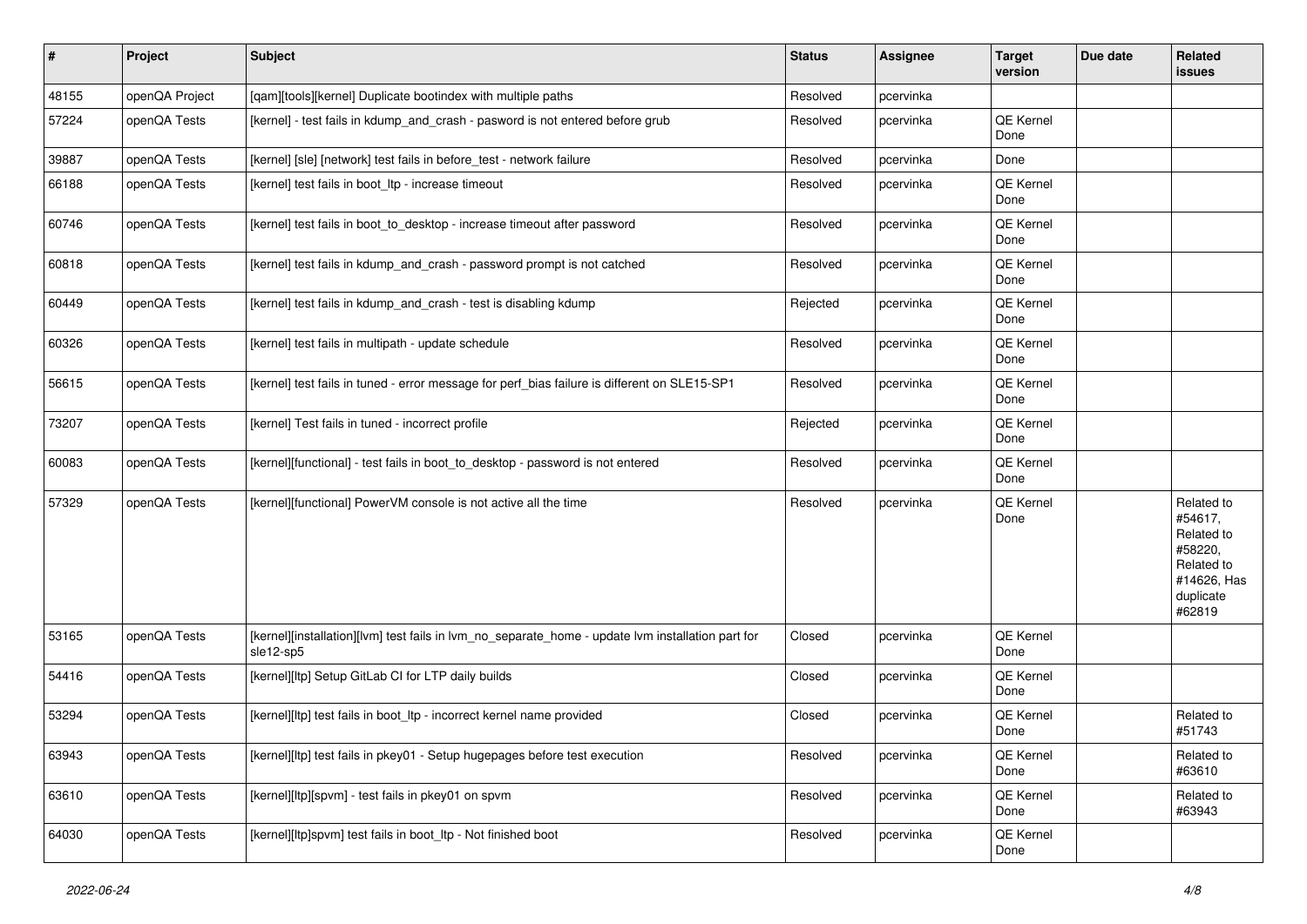| $\sharp$ | Project      | Subject                                                                                         | <b>Status</b> | <b>Assignee</b> | <b>Target</b><br>version    | Due date | Related<br><b>issues</b>                      |
|----------|--------------|-------------------------------------------------------------------------------------------------|---------------|-----------------|-----------------------------|----------|-----------------------------------------------|
| 73099    | openQA Tests | [kernel][powervm] Test fails in install_klp_product - console is not switched                   | Resolved      | pcervinka       | QE Kernel<br>Done           |          |                                               |
| 58295    | openQA Tests | [kernel][sporadic] test fails in kdump_and_crash - password is entered too early                | Rejected      | pcervinka       | QE Kernel<br>Done           |          |                                               |
| 60182    | openQA Tests | [kernel][spvm] test fails in lvm_no_separate_home - update needles                              | Resolved      | pcervinka       | QE Kernel<br>Done           |          |                                               |
| 59954    | openQA Tests | [kernel][spvm] test fails in qa_test_klp - git should be git-core                               | Resolved      | pcervinka       | QE Kernel<br>Done           |          |                                               |
| 59223    | openQA Tests | [kernel][spvm][sporadic] test fails in boot_ltp - timeout/slow boot                             | Rejected      | pcervinka       | QE Kernel<br>Done           |          |                                               |
| 54275    | openQA Tests | [kernel]kotd][ltp][s390x] test fails in install_ltp - failure after install_kotd, console issue | Closed        | pcervinka       | QE Kernel<br>Done           |          | Related to<br>#54260                          |
| 59226    | openQA Tests | [kernel]ltp][spvm][sporadic] test fails in boot_ltp - cat /tmp/ver_linux_before.txt timeout     | Resolved      | pcervinka       | QE Kernel<br>Done           |          | Related to<br>#59190                          |
| 40181    | openQA Tests | [network] test fails in before_test - wicked basic test fails on 15SP1                          | Resolved      | pcervinka       | Done                        |          |                                               |
| 76933    | openQA Tests | [opensuse] Add clojure test to Tumbleweed                                                       | New           | pcervinka       | <b>QE Kernel</b><br>Current |          |                                               |
| 32716    | openQA Tests | [ga]test fails in shutdown                                                                      | Resolved      | pcervinka       |                             |          |                                               |
| 37925    | openQA Tests | [QAM] [SLE 15] Make SLE-HPC product installation compatible with QAM update flow                | Resolved      | pcervinka       | Done                        |          |                                               |
| 38135    | openQA Tests | [qam] [sle15] test fails in userspace_bind - qa_test_bind is not updated for SLE15              | Resolved      | pcervinka       | Done                        |          |                                               |
| 20696    | openQA Tests | [qam] Make evolution_prepare_servers compatibile with openSUSE                                  | Resolved      | pcervinka       |                             |          | Related to<br>#19320                          |
| 41396    | openQA Tests | [qam] Revise updates_packagekit_kde                                                             | Rejected      | pcervinka       |                             |          | Related to<br>#41030.<br>Related to<br>#36138 |
| 20790    | openQA Tests | [qam] SLE12-SP3 test fails in 1_unknown_ - slenkins-tests-openvpn-control                       | Rejected      | pcervinka       |                             |          | Related to<br>#20002                          |
| 30127    | openQA Tests | [qam] test fails in application_starts_on_login - dynamic space in needle                       | Resolved      | pcervinka       |                             |          |                                               |
| 31810    | openQA Tests | [gam] test fails in docker - disable docker tests on sle12-sp1                                  | Resolved      | pcervinka       |                             |          |                                               |
| 33469    | openQA Tests | [qam] test fails in dstat - clean/update needles for dstat-fileoutput                           | Resolved      | pcervinka       |                             |          | Related to<br>#32719                          |
| 33451    | openQA Tests | [qam] test fails in dstat - package not available on SP1                                        | Rejected      | pcervinka       |                             |          |                                               |
| 37093    | openQA Tests | [gam] test fails in evolution mail imap - remove workaround for bsc#1049387                     | Resolved      | pcervinka       |                             |          |                                               |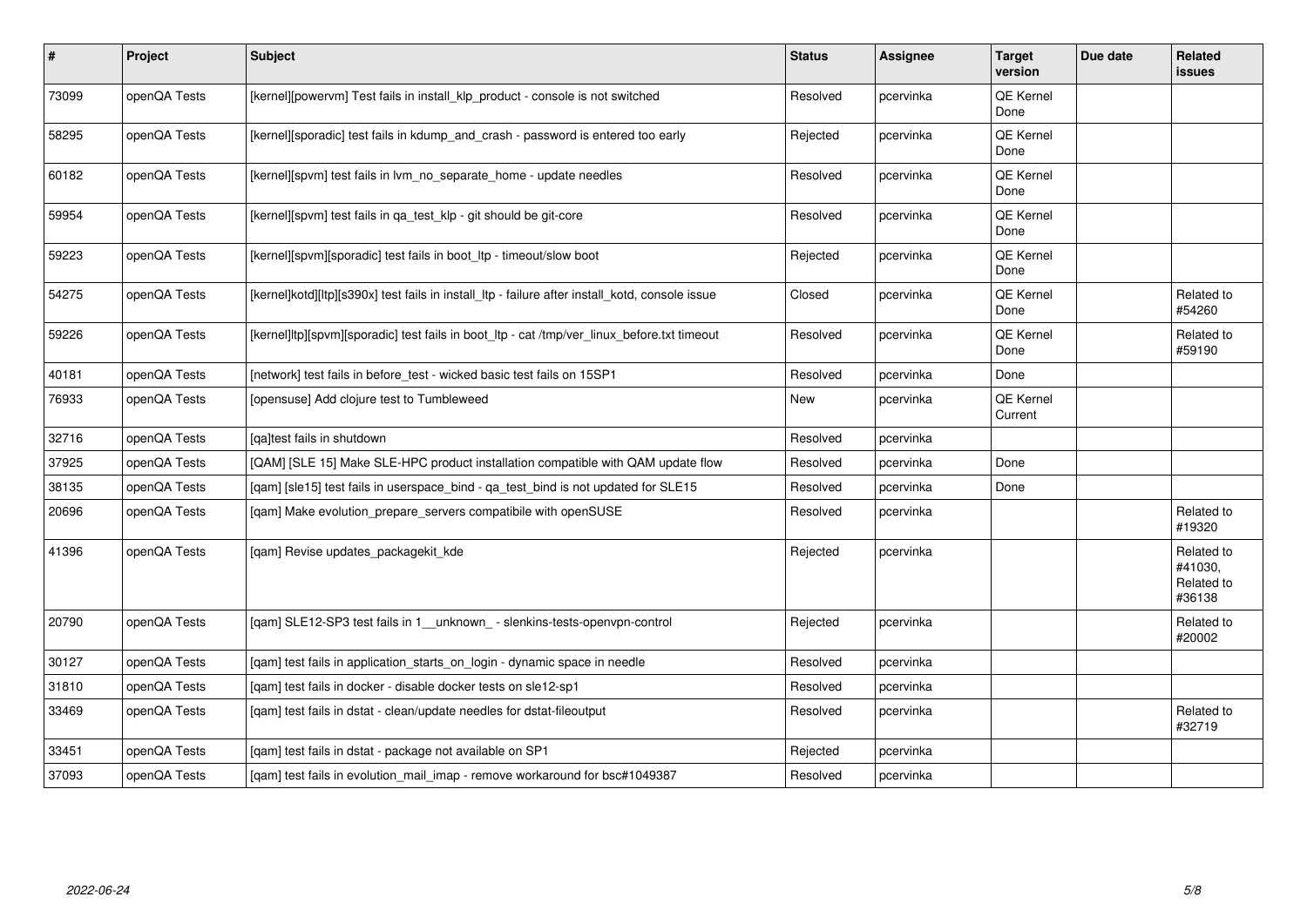| $\vert$ # | Project      | <b>Subject</b>                                                                              | <b>Status</b> | <b>Assignee</b> | <b>Target</b><br>version | Due date | Related<br><b>issues</b>                                               |
|-----------|--------------|---------------------------------------------------------------------------------------------|---------------|-----------------|--------------------------|----------|------------------------------------------------------------------------|
| 21774     | openQA Tests | [gam] test fails in evolution mail imap - test hangs on querying authentication types       | Rejected      | pcervinka       |                          |          | Related to<br>#21814,<br>Related to<br>#29357.<br>Related to<br>#29360 |
| 27901     | openQA Tests | [gam] test fails in evolution smoke - imap aol not responding                               | Resolved      | pcervinka       |                          |          |                                                                        |
| 27618     | openQA Tests | [gam] test fails in firefox java - remote side changed appearance                           | Resolved      | pcervinka       |                          |          |                                                                        |
| 28528     | openQA Tests | [qam] test fails in groupwise - package is missing in ibs                                   | Resolved      | pcervinka       |                          |          |                                                                        |
| 20782     | openQA Tests | [gam] test fails in install patterns - mariadb test tries to install devel packages         | Resolved      | pcervinka       |                          |          |                                                                        |
| 30514     | openQA Tests | [gam] test fails in java - increase timeout for installation                                | Closed        | pcervinka       |                          |          |                                                                        |
| 31180     | openQA Tests | [qam] test fails in kernel_kexec - migration to systemctl broke the test                    | Resolved      | pcervinka       |                          |          |                                                                        |
| 37438     | openQA Tests | [qam] test fails in kernel_ltp_fs - issue in qa_testsuite                                   | Rejected      | pcervinka       |                          |          |                                                                        |
| 38261     | openQA Tests | [gam] test fails in keymap or locale - tested text not written in console                   | Rejected      | pcervinka       | Done                     |          |                                                                        |
| 31309     | openQA Tests | [gam] test fails in libreoffice mainmenu components - needles should be updated             | Resolved      | pcervinka       |                          |          |                                                                        |
| 39536     | openQA Tests | [gam] test fails in patch and reboot - add missing variables for gam test issues            | Resolved      | pcervinka       | Done                     |          |                                                                        |
| 27244     | openQA Tests | [qam] test fails in select_patterns_and_packages - ha pattern is unselected                 | Resolved      | pcervinka       |                          |          |                                                                        |
| 27205     | openQA Tests | [qam] test fails in setup - failing needles in iscsi support server                         | Resolved      | pcervinka       |                          |          |                                                                        |
| 49628     | openQA Tests | [gam] test fails in setup online repos - missing configure online repositories              | Rejected      | pcervinka       |                          |          | Related to<br>#39449                                                   |
| 25926     | openQA Tests | [gam] test fails in sle2docker                                                              | Resolved      | pcervinka       |                          |          |                                                                        |
| 26830     | openQA Tests | [gam] test fails in sle2docker - sles docker image has new name                             | Rejected      | pcervinka       |                          |          |                                                                        |
| 21048     | openQA Tests | [gam] test fails in tracker search in nautilus - keyboard press is not reaching target      | Resolved      | pcervinka       |                          |          | Related to<br>#5830                                                    |
| 48530     | openQA Tests | [qam] Test fails in update_install for networkmager update on ppc64le and s390              | Rejected      | pcervinka       |                          |          |                                                                        |
| 41030     | openQA Tests | [gam] test fails in updates packagekit kde - zypper update requires additional install step | Resolved      | pcervinka       |                          |          | Related to<br>#41396                                                   |
| 31315     | openQA Tests | [gam] test fails in wireshark - rm command is not fully typed after alt-f4                  | Resolved      | pcervinka       |                          |          |                                                                        |
| 30814     | openQA Tests | [qam] test fails in yast2_ntpclient - log window is not closed                              | Resolved      | pcervinka       |                          |          |                                                                        |
| 20716     | openQA Tests | [gam] test fails in zypper info triggered on incidents -> needs adaption of pattern match   | Resolved      | pcervinka       |                          |          |                                                                        |
| 30039     | openQA Tests | [gam] test fails in zypper Ir validate - use version utils instead of utils                 | Resolved      | pcervinka       |                          |          |                                                                        |
| 50387     | openQA Tests | [qam][blue] - test fails in updates_packagekit_kde                                          | Resolved      | pcervinka       |                          |          |                                                                        |
| 50459     | openQA Tests | [qam][blue][leap] test fails in updates_packagekit_gpk - fail after update                  | Resolved      | pcervinka       |                          |          |                                                                        |
| 50309     | openQA Tests | [gam][blue][leap][opensuse] Update online repos behavior to activate online repositories    | Resolved      | pcervinka       |                          |          | Blocks #39449                                                          |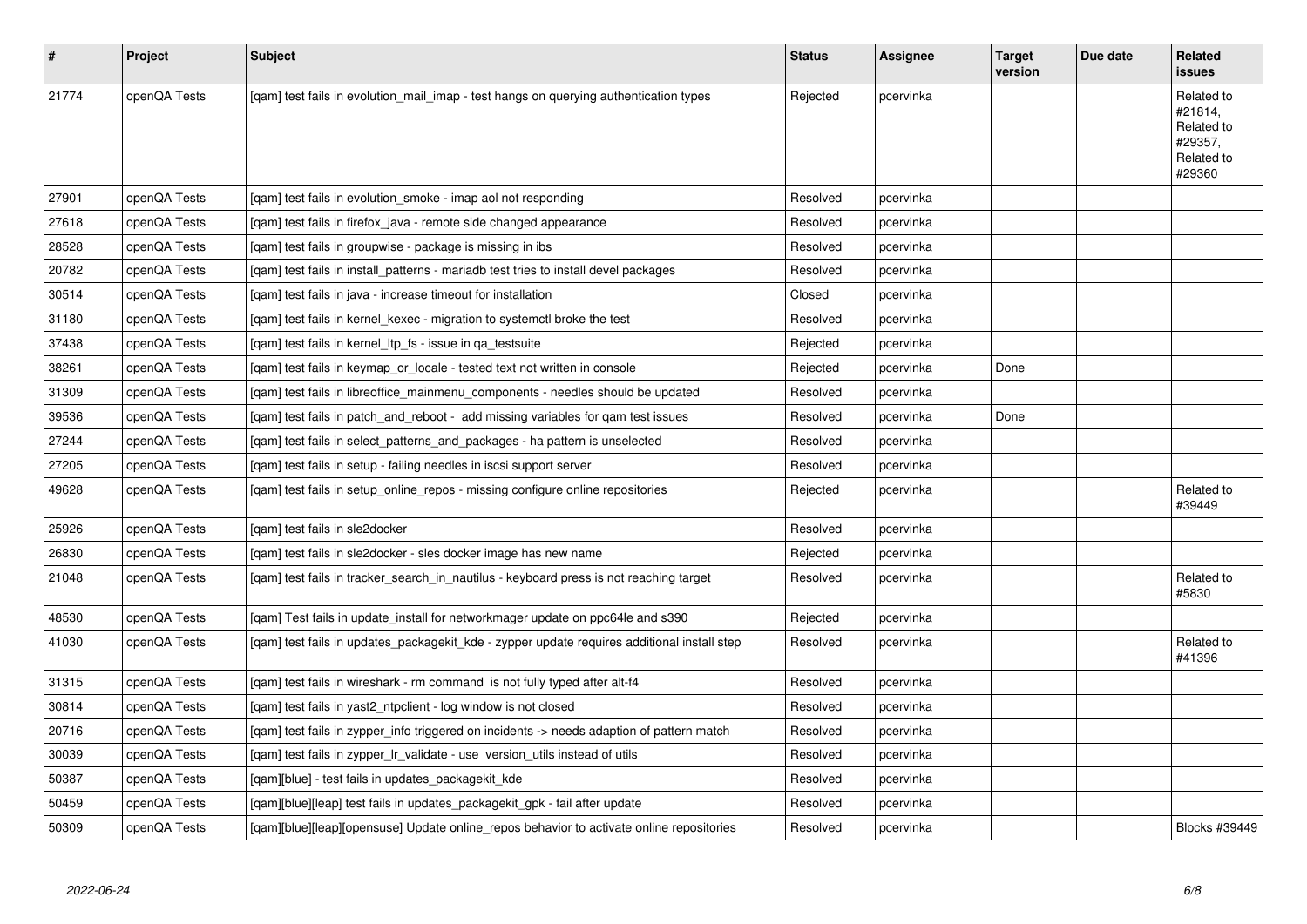| $\vert$ # | Project      | Subject                                                                                                  | <b>Status</b> | Assignee    | <b>Target</b><br>version | Due date   | Related<br><b>issues</b> |
|-----------|--------------|----------------------------------------------------------------------------------------------------------|---------------|-------------|--------------------------|------------|--------------------------|
| 50045     | openQA Tests | [qam][blue][sle] - Fix type_password to accept parameters and pass them to the inner call<br>type_string | Resolved      | pcervinka   |                          |            | Related to<br>#49655     |
| 48524     | openQA Tests | [qam][ha] Test fails during iscsi client setup - host: command not found                                 | Resolved      | pcervinka   |                          |            | Has duplicate<br>#48302  |
| 33643     | openQA Tests | [gam][ha] test fails in ha cluster init - scp failure                                                    | Resolved      | pcervinka   |                          |            |                          |
| 48308     | openQA Tests | [qam][kernel] test fails in kernel_multipath - missing python2 module                                    | Rejected      | pcervinka   |                          |            |                          |
| 49217     | openQA Tests | [qam][kernel][aarch64][sle] kdump is not scheduled for aarch64                                           | Resolved      | pcervinka   |                          |            |                          |
| 49121     | openQA Tests | [qam][kernel][multipath][aarch64] Qemu fails setup multipath on qemu_aarch64                             | Resolved      | pcervinka   |                          |            |                          |
| 40547     | openQA Tests | [qam][opensuse] test fails in updates_packagekit_kde - job timeout                                       | Resolved      | pcervinka   | Done                     |            |                          |
| 51365     | openQA Tests | [research] Named pipe /dev/sshserial missing lines on first use                                          | Resolved      | pcervinka   | QE Kernel<br>Done        |            |                          |
| 32896     | openQA Tests | [sle] test fails in pdsh_slave                                                                           | Rejected      | pcervinka   |                          |            |                          |
| 52409     | openQA Tests | [sle][kernel][textmode][ppc] test fails in system_role - installation fail during system_role selection  | Resolved      | pcervinka   | QE Kernel<br>Done        |            |                          |
| 58871     | openQA Tests | [spvm][kernel][functional] Shutdown check not implemented for spvm backend                               | Resolved      | pcervinka   | QE Kernel<br>Done        |            |                          |
| 59843     | openQA Tests | [spvm][kernel][openqa] test fails in coredump_collect - multiple select_console fails                    | Resolved      | pcervinka   | QE Kernel<br>Done        |            | Related to<br>#60497     |
| 55166     | openQA Tests | [spvm][ppc][serial] test fails in kdump_and_crash - no response from serial                              | Closed        | pcervinka   | QE Kernel<br>Done        |            |                          |
| 99522     | openQA Tests | Test fails in kdump_and_crash in latest build after kernel upgrade in 15-SP4                             | Rejected      | pcervinka   | QE Kernel<br>Done        |            |                          |
| 44696     | openQA Tests | [qam] test fails in sshd - user password is weak                                                         | Resolved      | pdostal     |                          |            |                          |
| 32434     | openQA Tests | [gam] - test fails in sle2docker - docker test suites don't clean images properly                        | Resolved      | pgeorgiadis |                          |            |                          |
| 31657     | openQA Tests | [gam] test fails in runc - conflict between docker-runc and runc                                         | Resolved      | pgeorgiadis |                          |            |                          |
| 46895     | openQA Tests | [qam] test fails in dracut - output not matched on 15SP1                                                 | Resolved      | pstivanin   |                          | 2019-01-31 | Related to<br>#47417     |
| 50243     | openQA Tests | [kernel] - test fails in trinity - test is not designed to be run on ooo                                 | Resolved      | pvorel      | QE Kernel<br>Done        |            | Related to<br>#50525     |
| 104613    | openQA Tests | Enable Itp known issues on o3                                                                            | Resolved      | pvorel      | QE Kernel<br>Done        |            |                          |
| 20980     | openQA Tests | [qam] test fails in addon_products_sle                                                                   | Resolved      | riafarov    |                          |            |                          |
| 34288     | openQA Tests | [gam] test fails in zypper info - zypper info shouldn't be started                                       | Resolved      | riafarov    |                          |            | Related to<br>#32038     |
| 28015     | openQA Tests | [gam] test fails setup - aplay.pm syntax error                                                           | Resolved      | riafarov    |                          |            |                          |
| 40418     | openQA Tests | [qam][functional][sle] test fails in select_patterns_and_packages                                        | Resolved      | riafarov    |                          |            | Related to<br>#38870     |